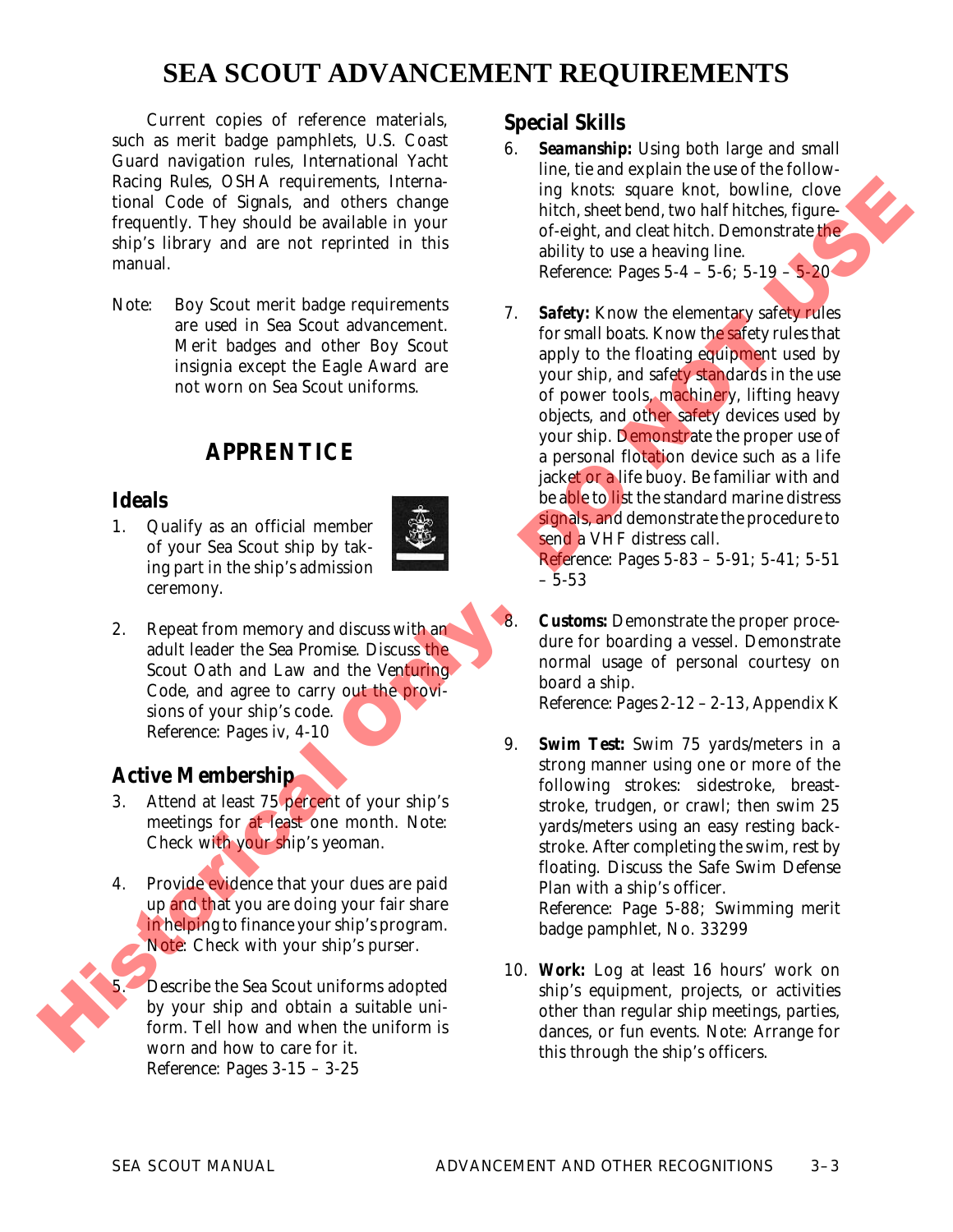# **ORDINARY**

#### **Ideals**

- 1. Give an explanation of both
	- Sea Scout emblems and tell how and why they are used. Prove that you have a general understanding of the customs and courtesies of the sea. *Reference:* Pages 3-15; 2-12 – 2-19
- 2. Give a brief history of the U.S. flag, and show when to fly it and how to hoist, lower, fold, display, and salute it. *Reference:* Pages 2-14 – 2-16

### **Active Membership**

- 3. Attend at least 75 percent of your ship's meetings and special activities for six months. *Note:* Check with your ship's yeoman.
- 4. Complete quarterdeck training, either as an elected officer or as a prospective officer, as provided and required by your ship or council.
- 5. Recruit a new member for your ship and follow through until he or she is registered and formally admitted. (This requirement may be waived by the ship's committee if additional membership is not possible at the time the Sea Scout applies.) how and why they use used.<br>
Free that you have a general<br>
metricustom and contribution and contribution and contribution and contribution of the sales of the sea.<br>
and of the sea a bit fluid that see the sea.<br>
Equality of

*Reference:* Pages 2-20 – 2-21

#### **Special Skills**

6. *Boats:* Know the identifying features and special advantages of ten of the following types of boats: punt, skiff, dory, dinghy, pulling whaleboat, motor whaleboat, pram, kayak, canoe, catamaran, trimaran, runabout, motor cruiser, motor sailer, motor lifeboat, self-bailing surfboat.

Name the principal parts of the type of craft commonly used by your ship.

Know the proper display of boat flags and courtesy on small boats.

Demonstrate your ability to handle a

rowboat.

*Reference:* Pages 2-18 – 2-19; 5-98 – 5- 101; 5-104 – 5-106 and *Rowing* merit badge pamphlet, No. 33392

7. *Marlinspike Seamanship:* Using line appropriate to the craft you normally use, tie the following knots and explain the use of each: overhand knot, stevedore's knot, bowline on a bight, timber hitch, rolling hitch, marline hitch, midshipman's hitch, and double bowline (French bowline).

Name the various materials used for rope, the advantages and disadvantages of each, and the characteristics of laid and braided rope. Understand the meaning of lay, thread, strand, and hawser.

Demonstrate the ability to secure a line to pilings, bitts and rings, and to coil, flake, and flemish a line. Know how rope is sized and measured. Demonstrate how to cut and heat seal a synthetic line. *Reference:* Pages 5-1 – 5-10

8. *Ground Tackle:* Describe five types of anchors. Describe how each type holds the bottom, the kind of bottom in which it holds best, and any other advantages or disadvantages.

Name the parts of a stock and stockless anchor.

Demonstrate the ability to weigh and set anchor.

*Reference:* Pages 5-13 – 5-18

9. *Piloting:* Explain the degree system of compass direction. Explain variation and deviation, and show how corrections are applied to correcting and uncorrecting compass headings assigned by your consultant.

Name relative bearings expressed in both degrees and points. Be able to report objects in view, wind directions with respect to the boat, and know the duties of a lookout.

Name three kinds of devices used aboard ship for measuring speed and/or distance traveled and demonstrate their use if possible.

Make a dead reckoning table of com-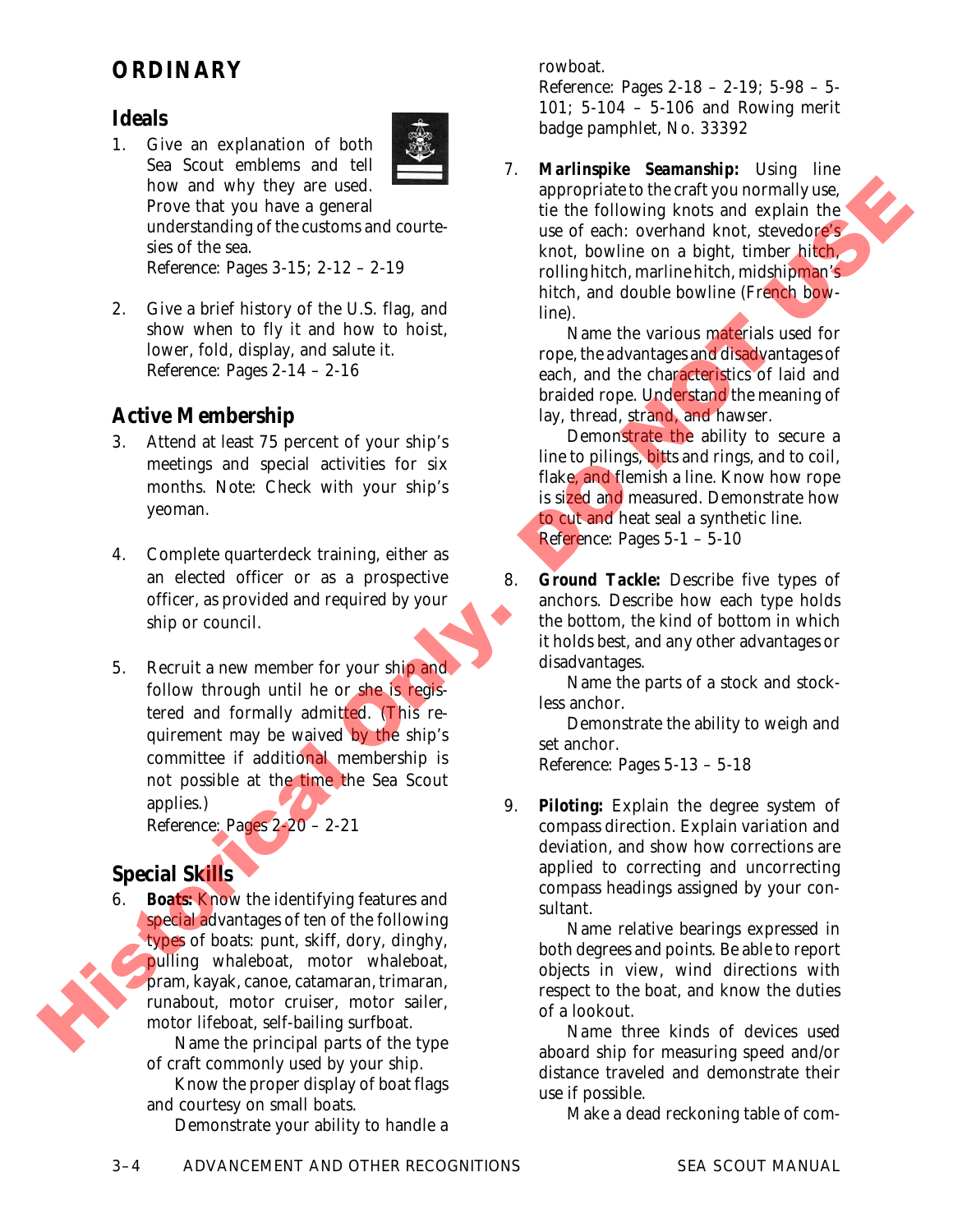pass and distances (minimum three legs) between two points, plot these on a chart, and determine the final position. *Note:* It is best if this requirement can be met while under way. If this is not possible, it may be simulated, but the courses and charts used must be those in the normal cruising area of the ship.

*Reference:* Pages 5-32 – 5-35; 5-53 – 5-58

10. *Communications:* Name the three principal methods of visual signaling and explain the advantages and limitations of each method.

Name the three principal types of radiotelephone equipment in marine use and demonstrate your knowledge of correct radiotelephone procedures.

*Reference:* Pages 5-67 – 5-70; 5-50 – 5- 53, and *International Code of Signals*, Pages 5-13

11. *Time:* Understand Universal coordinated time (Greenwich mean time) and zone time, and demonstrate the ability to convert from one to the other for your local area. Name the seven watches and bell time. Understand the 24-hour system of telling time.

*Reference:* Pages 5-74; 4-9 – 4-10

- 12. **Swimming:** Meet the requirements for the Swimming merit badge. *Reference: Swimming* merit badge pamphlet, No. 33299, and Page 5-88
- 13. *Cruising:* Take part in the planning and make a 2-day (including overnight) cruise in an approved craft under leadership. Submit a satisfactory log of the cruise.

Name the wheel or helm orders specified in the current *Pilot Rules* manual. While on the cruise, perform the duties of a helmsman.

*Reference:* Page 5-66; 4-36 – 4-39 *Note:* For each day of the cruise, fill out a harbor log.

14. *Safety:* Know the man overboard, fire, abandon ship and all other drills used by your ship.

List the equipment that should be

contained in an abandon ship bag, and a list of duties to be performed before abandoning ship.

List safety equipment required by law for your ship's main vessel. Discuss *BSA Safety Afloat* with a ship's officer. *Reference:* Pages 5-84 – 5-85, 5-90, and

*BSA Safety Afloat Training Outline,* No. 34159, and *Federal Requirements and Safety Tips for Recreational Boats*, U.S. Coast Guard

15. *Galley:* While on a cruise or at a camp, prepare or take charge preparing a breakfast, lunch and dinner, including boiled. fried, and uncooked dishes. Demonstrate your ability to properly use the galley equipment or personal cooking gear aboard your craft. Demonstrate appropriate sanitation techniques for food preparation and meal cleanup. Chief system and be noted in the income.<br>
The former chief system and Euckline and the state of the skip and Former Chief system and Former Chief system and Euckline and Former Chief system and Euckline and Former Chief s

Submit a menu, list of provisions, and estimated costs before meeting the above requirement.

Explain the use of charcoal, pressurized alcohol, propane, and compressed natural gas stoves including safety precautions for each.

*Reference:Cooking* merit badge pamphlet, No. 33257, and Pages 4-37; 5-86

16. *Sailing:* Name the principal parts of the masts, booms, spars, standing and running rigging, and sails of a gaff- or Marconi- rigged sloop, schooner, and ketch or yawl.

> Describe the identifying characteristics of a sloop, ketch, yawl, cutter, and schooner.

> *Reference:* Pages 5-92; 5-98 – 5-99; A-14  $- A - 15$

- 17. *Work:* Log at least 16 hours work on ship's equipment, projects, or activities other than regular ship meetings, parties, dances, or fun events. *Note:* Arrange this through the ship's officers.
- 18. *Electives:* Do any three of the following. *Note:* Many ships place emphasis on differing skills because of the nature of their programs. Check with ship's officers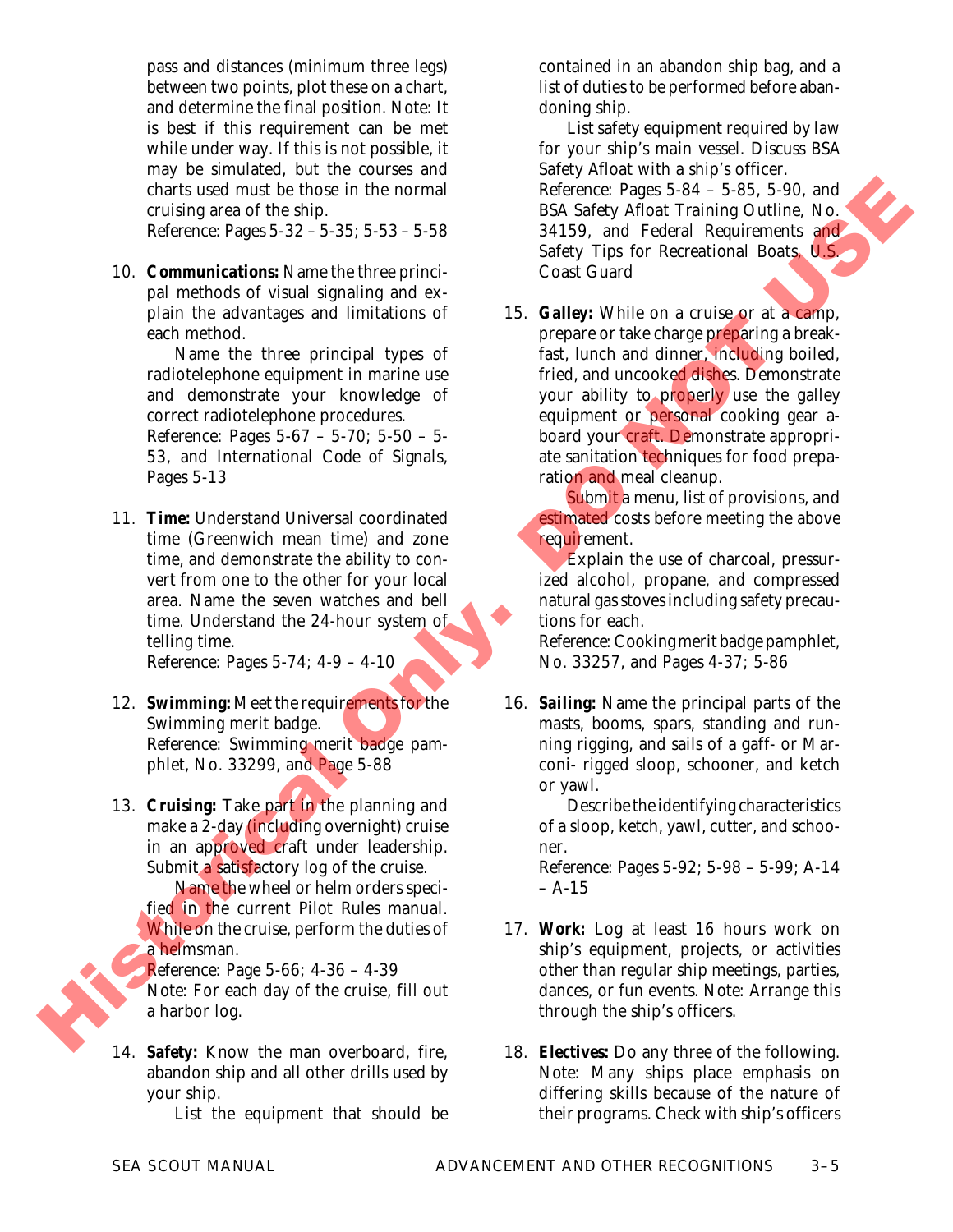before selecting electives to assure that they will be consistent with the ship's program.

- a. *Drill:* Demonstrate your ability to execute commands in close-order drill. *Reference:* Pages 4-16 – 4-18
- b. *Signaling:* Send and receive semaphore messages using proper procedures at a rate of at least 30 letters a minute. *Reference:* Page 5-68
- c. *Compass:* Box the compass to 32 points and demonstrate your ability to compute the degree heading for each point. Describe the relationship between the 32 points and the relative bearing system using points. *Reference:* Page 5-32 – 5-33
- d. *Yacht Racing: Describe the procedures* used in yacht racing, the signals used by the race committee to start a race, and serve as a crew member in a race sailed under current *International Yacht Racing Union Rules*. *Note:* Secure the help of your ship's officers to obtain a copy of the current version of the IYRU racing rules from the US Sailing Association and secure a berth on your nearest qualified yacht club race, or sail in your local council or regional sailing races. *Reference:* IYRU rule book drift, Separating and the state of the state of the state of the state of the state of the state of the state of the state of the state of the state of the state of the state of the state of the state of the state of the
	- e. *Sailing:* In a cat-rigged or similar small boat, demonstrate the ability to sail singlehandedly a triangular course (leeward, windward, and reaching marks). Demonstrate beating, reaching, and running. A qualified instructor must observe this. *Reference:* Pages A-7 – A-8
	- f. *Ornamental Ropework:* Demonstrate your ability to make a three-strand turk's head and a three-stand monkey's fist. Using either ornamental knot, make up a heaving line.

*Note:* While pages 5-4 – 5-6 will be helpful, ornamental ropework are far too complicated to describe and illustrate effectively within a manual of this type. Secure the help of a consultant and read the literature he or she recommends.

g. *Engines:* Perform routine maintenance on your ship's propulsion system including filter, spark plug, oil changes, and other appropriate proper fueling procedures. Refer to operation manuals or ship officers for correct procedures. *Reference:* Page 5-24 – 5-29

# **ABLE**

### **Ideals**

1. Organize and conduct two impressive opening ceremonies and two impressive closing ceremonies for your ship.



*Reference:* Pages 1-1 – 1-15; 2-16 – 2-18

2. Demonstrate and explain the proper etiquette for boarding a Sea Scout vessel, landship, and navel vessel. Explain and demonstrate when and where to display the U.S. ensign, ship, and signal flags on a Sea Scout, Coast Guard, or Naval vessel.

*Or*

Lead your ship in a discussion of how the sea history of our nation has contributed to our way of life. *Reference:* 2-17 – 2-19; 4-18

## **Active Membership**

- 3. Attend at least 75 percent of your ship's meetings and special activities for one year.
- 4. Serve effectively either as an elected officer of your ship or as the chair of a major activity. *Reference:* Pages 2-3 – 2-9; 4-19; 4-26 – 4-28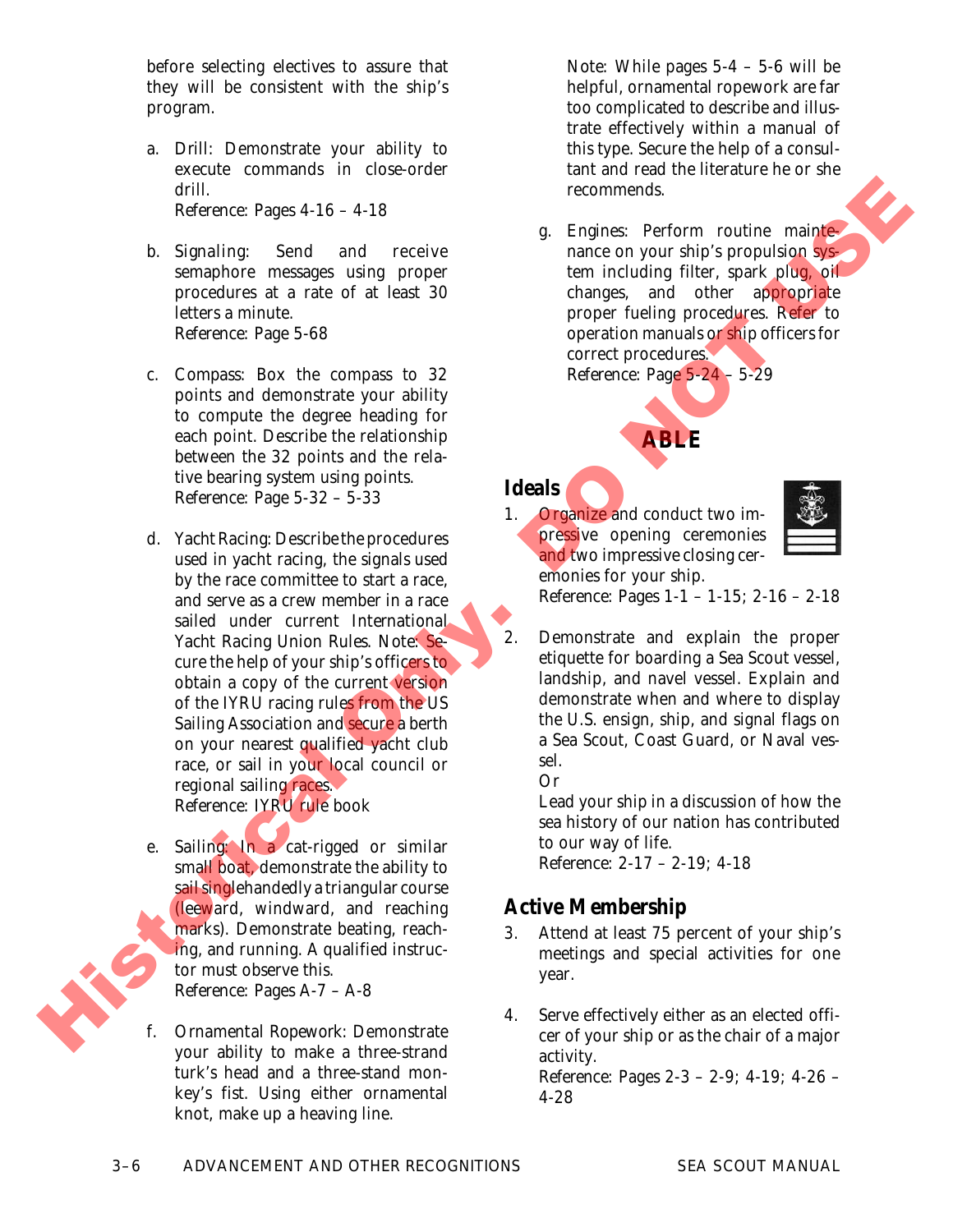5. Prepare and present a 15-minute program on Sea Scouting to a Boy Scout troop, Venturing Crew, Venturing Presidents' Association meeting, school class, or other youth group. Some of the time should be used to describe the activities of your ship with time allowed for questions and discussion of Sea Scouting.

## **Special Skills**

**Boats:** Know and use a customized equipment checklist for your vessel. Learn and demonstrate your ability to operate a boat equipped with an outboard motor of not more than 25 horsepower properly. Included should be proper mounting of the motor, fueling, manual starting, leaving a dock, maneuvering, coming alongside, and securing the motor (including flushing if in salt water). Some states require an operator's license for outboard motor operations. Secure such a license if required before meeting this requirement. your ships which inities allows the pelace of the continue the shape in the state of the continue of the continue of the continue of the continue of the continue of the continue of the continue of the continue of the cont

Locate the capacity plate required to be affixed to all newer small boats. Show how to compute the safe loading capacity of a small boat.

*Reference:* Pages 5-19; 5-90; 5-101 – 5- 103, and *Motorboating* merit badge pamphlet, No. 33294

7. *Marlinspike Seamanship:* Submit an eye splice, short splice, and a palm-and-needle whipping. Know the names and functions of lines used to secure a vessel to a dock. Understand and execute docking commands used in handling lines on your ship's main vessel.

> Describe the parts of a block and how blocks are sized. Demonstrate the various types of tackle used by your ship.

> Submit a flat seam, round seam, and grommet eye sewn in canvas or Dacron. Describe how each is used in care of sails. *Reference:* Pages 5-6 – 5-13; 5-18 – 5-20; 5-97 – 5-98

8. *Ground Tackle:* Identify a capstan or windlass and explain its use in handling line, wire rope, or chain. Identify and explain the fittings used to handle chain.

Describe the various kinds of anchor

rode and the advantages of each type.

Describe the methods of marking chain. Understand and execute the commands used in handling ground tackle.

Identify and explain the use of the following: thimble, shackle, turnbuckle, pelican hook, sister hook, and other ship's hardware and fittings commonly used aboard your craft. Describe how each is sized. *Reference:* Pages 5-15 – 5-18 *Note:* See ship's officer's for identification of the hardware and fittings on your ship's main vessel.

9. **Piloting:** Understand the system of aids to navigation employed in your area, including buoys, lights, and daymarks, their significance and corresponding chart symbols. Read in detail a National Ocean Service chart, preferably for the area normally cruised by your ship, identifying all marks on it. Explain the use of tide tables, current tables, light lists, and how to update a chart using *Notice to Mariners*.

Describe the deck log kept aboard your ship's principal craft. (See description on pages 4-13 and 5-63). Keep a complete log for three cruises.

While on the water, determine a fix of your position from three or more visual bearings and plot this position on a chart. *Note:* This is difficult to do in small sailing or power craft. Arrange for a larger, more stable craft if needed. Check with your ship's officers.

*Reference:* Pages 5-32 – 5-65; 5-70 – 5- 77; Plates 1-4

- 10. **Swimming:** Meet the requirements for the Lifesaving merit badge. *Reference: Lifesaving* merit badge pamphlet, No. 33278
- 11. *Cruising:* Make a long cruise (two weeks) after becoming Ordinary. Earn the Long Cruise badge. *Reference:* Pages 4-32 – 4-39
- 12. *Safety:* Know and put into practice the rules for fire prevention. Conduct a fire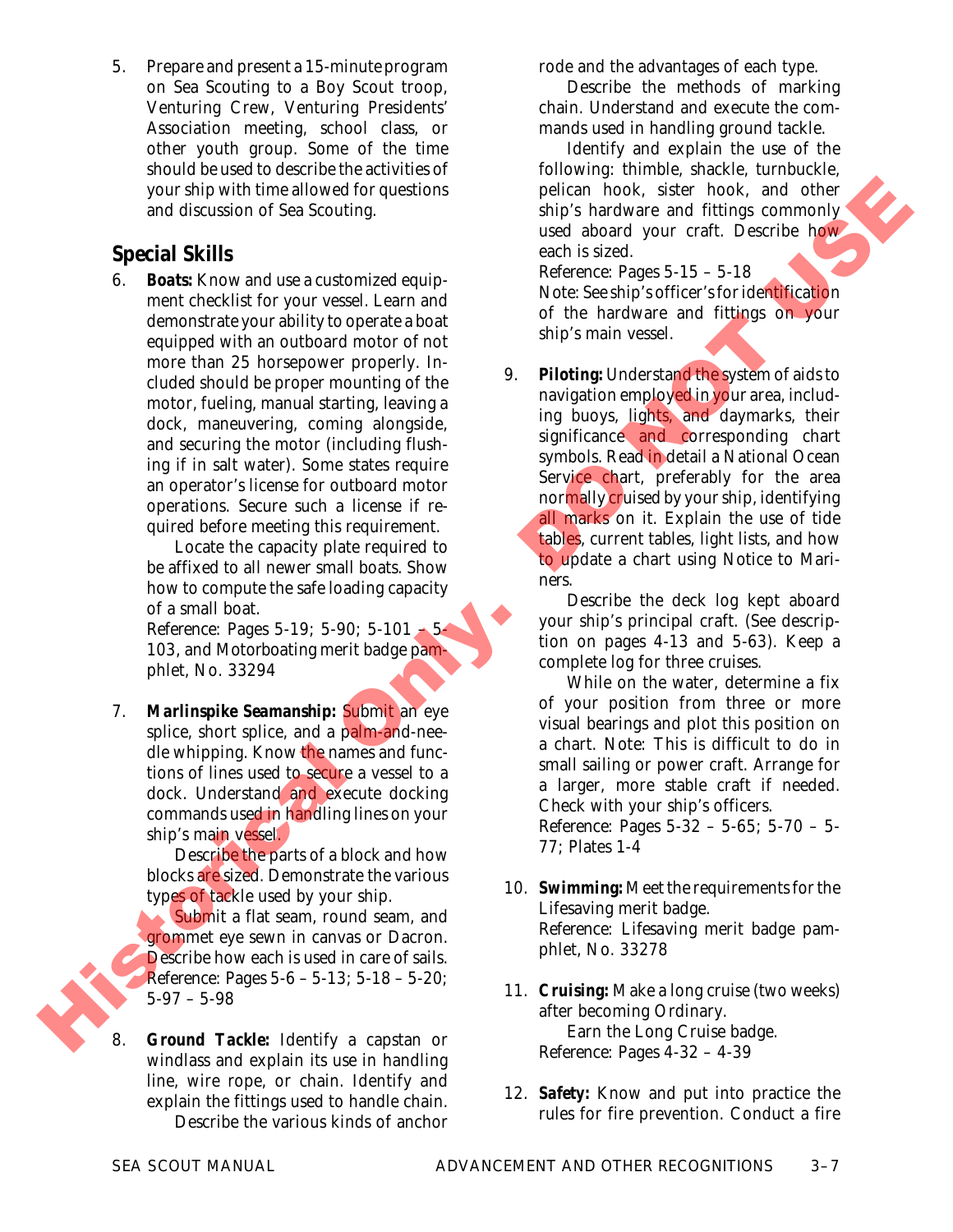safety inspection of the craft normally used by your ship or of your ship's meeting place. Note any fire hazards and report them to your ship's officers.

Know the different kinds of fire extinguishing agents and how each works. Know the classes of fires and the type of fire extinguisher that may or may not be used for each. In a safe place under adult supervision, demonstrate the extinguishing of class A and class B fires with an approved fire extinguisher. See that the fire extinguisher used is properly recharged or replaced.

*Reference:* Pages 5-85 – 5-86, and *Firemanship* merit badge pamphlet, No. 33317

13. *First Aid:* Meet the requirements for First Aid merit badge or American Red Cross Standard First Aid. Obtain CPR certification. Demonstrate the Heimlich maneuver and tell when it is used.

*Reference: First Aid* merit badge pamphlet, No. 33276, *Boy Scout Handbook*, Pages 416-417

- 14. *Rules of the Road:* Explain and demonstrate a working knowledge of the nautical rules of the road that govern the local waters used by your ship's principal craft. Explain and demonstrate ship's lights, rules in limited visibility, whistle signals, and right of way including exceptions vessels. Describe special lights and day shapes deployed on the following vessels: not under command; restricted by ability to manover; constrained by draft; fishing (trawling); sailboat. *Reference:* Pages 5-35 – 5-40 From the class of fires and the type of the set of the set of the set of the set of the set of the set of the set of the set of the set of the set of the set of the set of the set of the set of the set of the set of the s
	- 15. *Navigation:* Understand the systematic division of the earth's surface by latitude and longitude. On Mercator charts, place the coordinates of maritime positions and locate positions on charts when furnished with coordinates.

Demonstrate your ability to fix your position by the following methods: lines of positions on two known objects, running fix, and estimated position. Discuss the method for establishing a radar fix.

Lay a course and execute it using dead reckoning. Establish distance from a known object using "double the angle on the bow," and explain how to set a danger angle. Discuss how G.P.S. (Global Positioning System) works, the purpose of way points, and the use of set and drift. *Reference:* Pages 5-56 – 5-61; 5-70 – 5- 71; 5-76 – 5-77 *Note:* If this requirement cannot be met

under way, the skills should be demonstrated using charts of the ship's normal cruising area.

16. *Boat Maintenance:* Know how and why to use marine enamel, varnish, and synthetic coatings for both topsides and underbodies of boats. Demonstrate the proper surface and coating preparation, coating techniques, care of stored coatings, and cleaning of brushes. Explain any special techniques needed for maintaning and repairing fiberglass hulls and decks.

Know the names, uses, sizes, and proper care of the common hand tools used aboard your craft.

*Reference:* Pages 5-23 – 5-24; 5-31 *Note:* Consult your ship's officers and the marine supplier or maintenance people in your area with which your ship does business for information on the above.

- 17. *Electives:* Do any *three* of the following. *Note:* Many ships place emphasis on differing skills because of the nature of their programs. Check with ship's officers before selecting electives to assure that they will be consistent with the ship's program.
	- a. *Sailing:* While in command of a crew of not less than two other persons, demonstrate your ability to sail a sloop or another suitable boat correctly and safely over a triangular course (leeward, windward, reaching marks) demonstrating beating, reaching, running, and the proper commands.

*Reference:* Pages A-7 – A-8

b. *Boats:* Teach and command a crew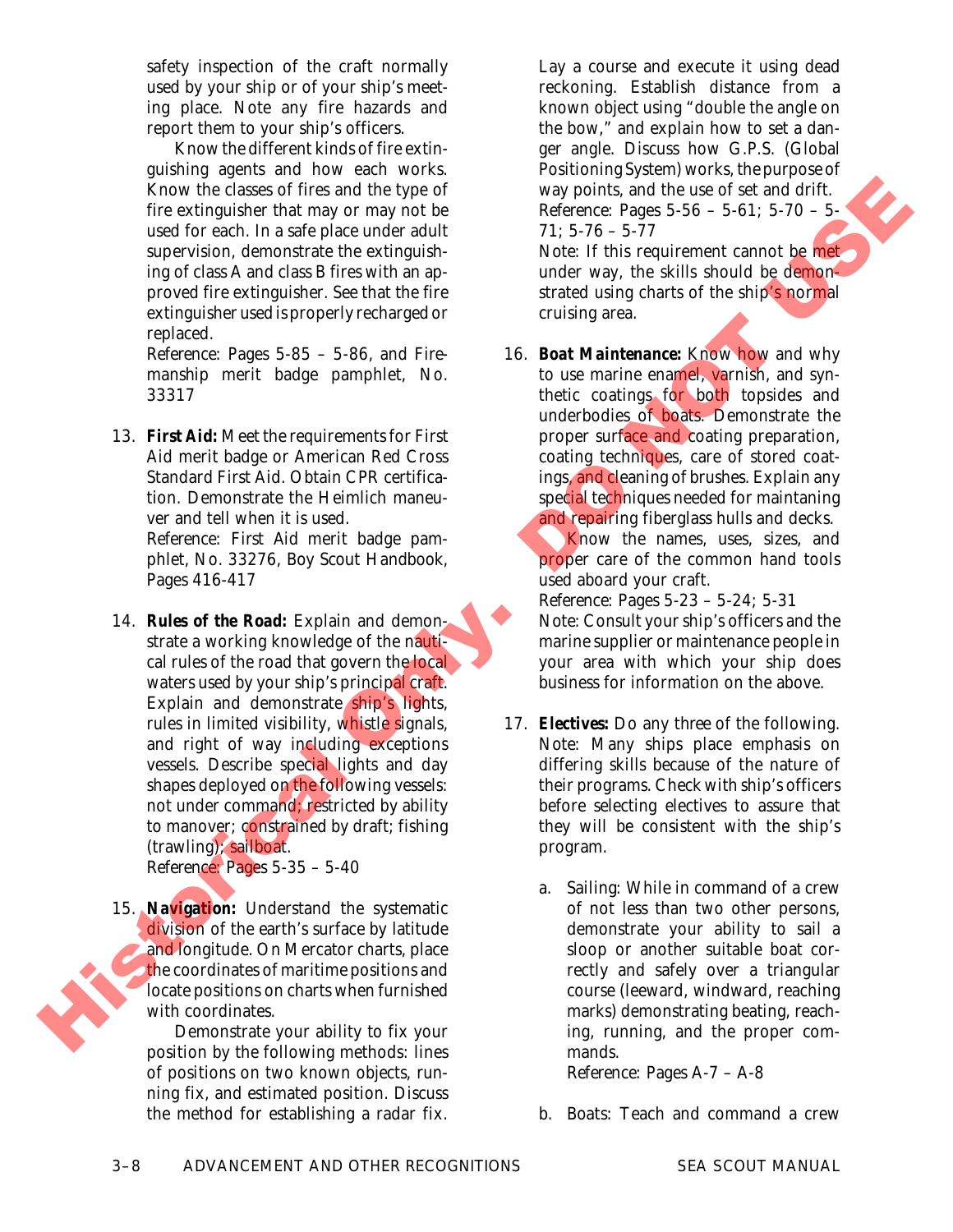under oars using a boat pulling at least four oars single- or doublebanked. Perform the following manuvers: get under way, maneuver ahead and back, turn the boat in its own length, dock, and secure. *Reference:* Pages 5-20 – 5-21; 5-105 –

5-107

- c. *Radio:* Demonstrate the correct procedures to transmit and receive radiotelephone distress (Mayday), urgency (Pan), and safety (Security) messages, as well as normal traffic. *Reference:* 5-51 – 5-53, and *Marine Radio, Could be a Lifesaver*, U.S. Coast Guard
- d. *Drill:* Demonstrate your ability to give and execute commands in closeorder drill. *Reference:* Pages 4-16 – 4-18
- e. *Engines:* Understand the safe and proper procedures for gasoline and diesel inboard engines, including: fueling, pre-starting checks, ventilation, starting, running, periodic checks while running, securing, postoperative checks, and keeping an engine log.

Demonstrate using the type (gasoline or diesel) of engine aboard the craft you most frequently use if possible. Understand and demonstrate the preventive maintenance schedule recommended by the manufacturer.

Demonstrate basic knowledge of troubleshooting.

*Reference:* Pages 5-22 – 5-30; 5-86; and *Motorboating* merit badge pamphlet, No. 33294

f. *Yacht Racing:* Demonstrate your understanding of the shapes, flag hoists, gun, and horn signals used in sailboat racing as well as a working knowledge of the racing rules of the International Yacht Racing Union.

Serve as helmsman with one or more additional crew members of a sloop-rigged or other suitable boat with a spinnaker, in a race sailed

under IYRU racing rules.

g. *Sea History:* Know the highlights of sea history from the earliest times to the present date. Include the evolution of boat construction and propulsion, important voyages of exploration and development, the origin of sea traditions, and leaders of United States sea history and their achievements.

*Reference:* Pages 1-1 – 1-5

h. *Ornamental Ropework:* Demonstrate your ability to fashion the following items of ornamental ropework: four strand turk's head, coach whipping, cockscombing, round braid, flat sennit <mark>braid, wa</mark>ll knot, and crown knot. Make a useful item such as a bos'n's call lanyard, rigging knife lanyard, bell rope, etc., or decorate some portion of your ship's equipment such as a stanchion, rail, lifeline, tiller, etc., as an example of your work. Reference on the control of the control of the control of the control only and the control on the control on the control of the control of the control only and the control of the control of the control of the control on t

*Note:* While pages 5-4 – 5-6 will be helpful, ornamental ropework are far too complicated to describe and illustrate effectively within a manual of this type. Secure the help of a consultant and read the literature he or she recommends.

i. *Specialty Proficiency:* Do one of the following: become a certified scuba diver; become proficient in windsurfing, surfing, kayaking, or white water rafting/canoeing.

# **QUARTERMASTER**

## **Ideals**

1. Lead a discussion on the subject "participating citizenship" at a ship meeting or with a separate group of your peers. *Reference:* Page 4-19



2. Write and submit a paper of about 200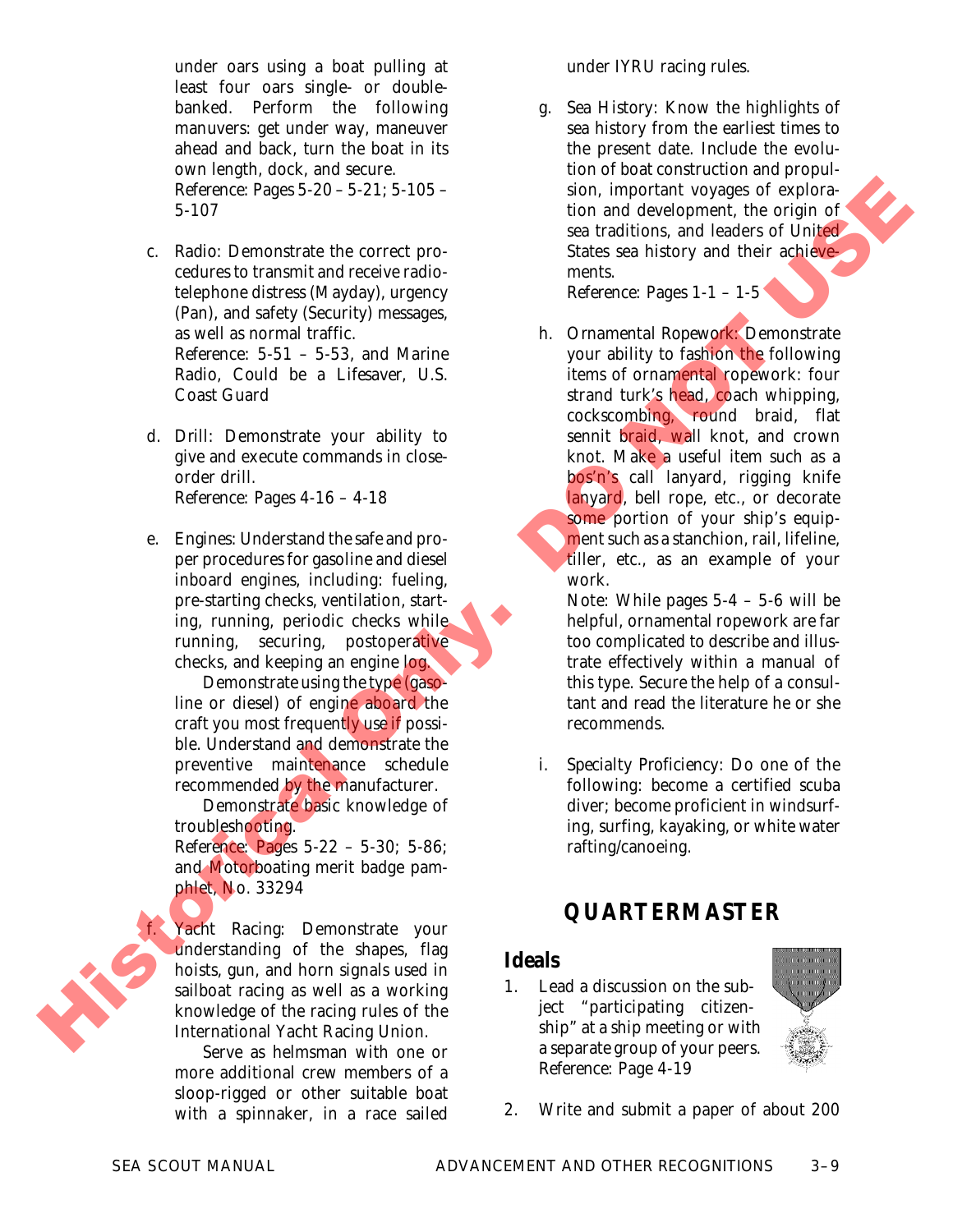words that tells how and what your ship can do to contribute to the world fellowship of Scouting.

*Or*

Prepare a written analysis of one of the following: your ship's bylaws, constitution, administration, or ceremonies and make recommendations for change to your ship's Quarterdeck.

*Reference: Citizenship in the World* merit badge pamphlet, No. 33254

## **Active Membership**

- 3. Attend at least 75 percent of your ship's meetings and special activities for 18 months (including previous service of Apprentice, Ordinary, and Able). *Note:* Check with your ship's yeoman.
- 4. Present a brief talk or program (15 minutes in length is suggested) on Sea Scouting at a service club, religious organization, PTA, or other adult organization. *Reference:* Page 4-19
- 5. While an Able Sea Scout, plan, develop, and give leadership to others in a service project helpful to any religious institution, any school, or your community. The project idea must be approved by your Skipper and ship committee and approved by the council or district before you start. This service project should involved your ship and at least one other group. *Note:* You must use the *Eagle Scout Service Project Workbook*, No. 18- 927 in meeting this requirement. *Reference:* Page 3-1, and *Eagle Scout Service Project Workbook*, No. 18-927 tion, and the interpret of the properties and the properties and the properties of the properties of the properties of the properties of the properties of the properties of the properties of the properties of the properti

## **Special Skills**

6. *Boats:* Demonstrate and teach the Motorboating merit badge. Know the principles of springing in and out from a dock, from both bow and stern, using an engine depending on the type of craft used by your ship.

> Take charge of the craft used by your ship, or suitable powered craft and give all necessary commands to the crew while coming alongside and getting under way

in several situations of wind and current. *Reference:* Page 5-20, and *Motorboating* merit badge pamphlet No. 33294 *Note:* The purpose of this requirement is to demonstrate a knowledge of the effect of propeller, steering, and hull in boat handling.

7. *Marlinspike Seamanship:*Teach the Ordinary and Able requirements No. 7, *Marlinspike Seamanship* to a crew. Demonstrate an eye splice in double braided line. *References:* Pages 5-1 – 5-13; 5-19 – 5-20

8. *Ground Tackle:* Teach the Ordinary and Able requirements No. 8, *Ground Tackle*,

> to a crew. Know the methods of bringing a boat to anchor or mooring with special emphasis on wind and current with respect to the vessel's course and speed.

> Take charge of the craft used by your ship and give all commands to the crew for anchoring and weighing anchor in several different wind and current situations.

> Take charge of the craft used by your ship and give all commands to the crew for picking up a mooring buoy and properly mooring the vessel in several different wind and current situations. *Reference:* Pages 5-13 – 5-19 *Note:* Depending on the type of craft used by your ship, this requirement may

- be met either under sail or power. 9. *Piloting:*Teach the Ordinary requirement
- No. 9 and Able requirement No. 15 to a crew.

Know the methods of fixing a boat's position in limited visibility, and the special precautions that should be taken when limited visibility is encountered. *Reference:* Pages 5-32 – 5-65; 5-70 – 5-77

10. *Signaling:* Draw the international code flags and pennants from memory and give the single-letter meanings of the flags. Demonstrate your ability to use the book, *International Code of Signals*. *Reference:* Pages 5-69 – 5-70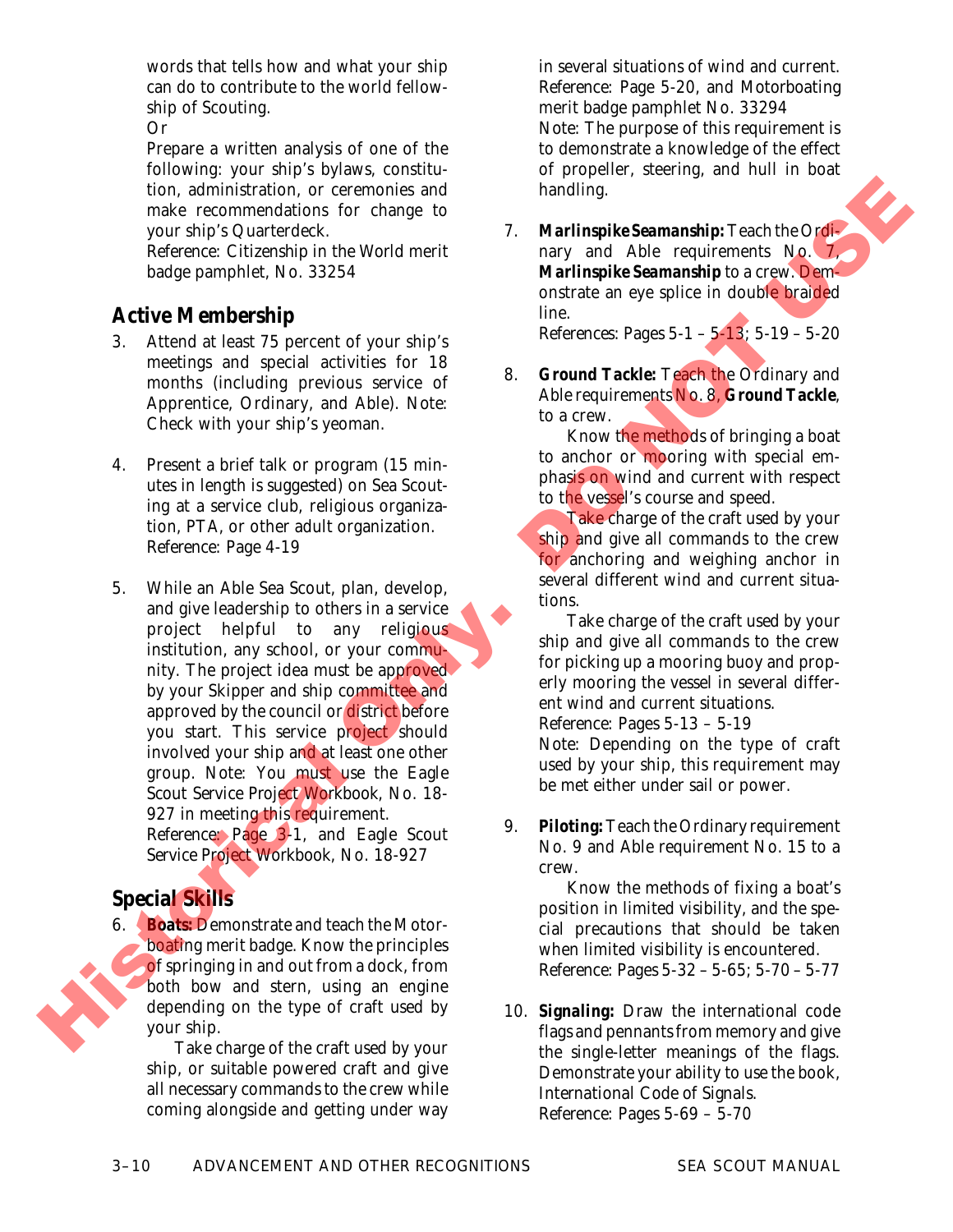*Note:* The *International Code of Signals* may be secured from most marine supply stores.

- 11. *Swimming:* Meet the requirements for BSA Lifeguard or Red Cross lifesaving, and obtain certification where applicable. *Reference: BSA Lifeguard Counselor Guide*, No. 34536, and *Application for BSA Lifeguard Certification*, No. 4435
- 12. *Cruising:* Take command of a vessel with a crew of not less than four Sea Scouts for at least 48 hours (including two consecutive nights). Do no work while in command. You must delegate all duties and supervise only. During the cruise complete the following: and obtained reliefing the main and the season of the season of the season of the season of the season in the season of the season of the season of the season of the season of the season of the season of the season of the
	- 1. Inspect the vessel for required equipment.
	- 2. Supervise menu preparation.
	- 3. Prepare the boat to get underway with proper checklist.
	- 4. Anchor, dock, and maintain course by commands to the helmsman.
	- 5. Remain underway for at an extended period during darkness. Discuss appropriate nighttime running procedures.
	- 6. While underway perform man overboard, damage control, abandon ship, fire fighting, collision drills, and any other drills used by your ship. During this cruise no substantial errors

may be committed.

A competent adult leader should grade and observe this requirement and, if necessary for safety reasons, take command of the vessel.

13. *Safety:* Know the heavy weather precautions taken aboard both power and sailing craft when dangerous weather approaches, and demonstrate these precautions aboard the craft used by your ship.

*Reference:* Page 5-89

14. *Rules of the Road:* Teach Able Requirement No. 14, *Rules of the Road*, and demonstrate a working knowledge of both international and inland navigation rules.

15. *Weather:* Demonstrate your ability to read a barometer, thermometer, anemometer, psychrometer, and weather vane. Be familiar with the Beaufort scale of winds and seas.

Read and understand a local weather bulletin. Know how to obtain current marine and weather reports from the National Weather Service in your area either by telephone or radio.

Know weather signs including cloud types in your local area, and prepare a 48-hour forecast from them. Compare your forecast with the actual weather that occurred.

*Reference:* 5-78 – 5-82, and *Weather* merit badge pamphlet, No. 33274

- 16. *Electives:* Do *four* of the following. *Note:* Check with ship's officers before selecting electives to assure that they will be consistent with the ship's program.
	- a. *Sailing:* Know the principles of handling a schooner, ketch, yawl, or other suitable sailing craft. Under competent direction, take charge of a crew and demonstrate your ability to handle a suitable sailing craft in all points of sailing.

*Note:* The key to success here are the words *competent direction*. You must secure the guidance of the adult related to the sailboat you will use. Read the reference material he or she suggests, and learn by doing as you sail together.

b. *Engines:* Explain the principal features of steam turbine, turboelectric, direct reversing diesel, diesel-electric, gas turbine, nuclear, gasoline, and diesel engines and the relative advantages of each type.

Understand the operation of spark ignition and compression ignition for internal combustion engines used aboard small craft.

Be familiar with the engine aboard the craft used by your ship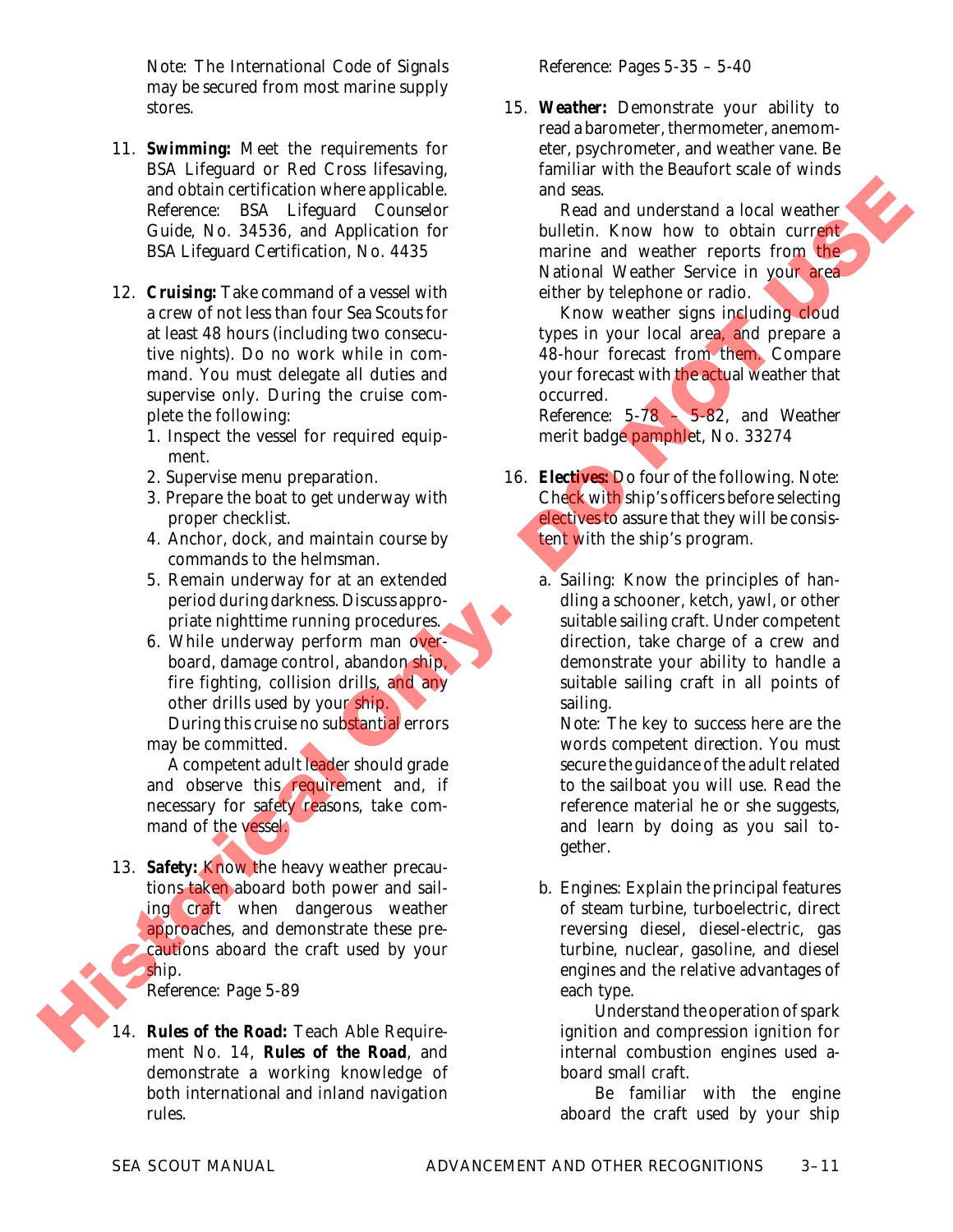including its principles of operation, fuel, lubrication, cooling, and electrical systems, and their component parts.

Be able to locate and correct minor engine troubles according to the engine manufacturer'stroubleshooting guide.

*Reference*: Pages 5-22 – 5-30 *Note:* With the help of your ship's officers, locate a consultant who has a knowledge of engines. Read reference material he or she suggests, and ask him or her to relate it to the engine aboard your craft.

c. *Radio:* Qualify for and obtain the "Marine Radio Operator Permit" as issued by the Federal Communications Commission.

*Note:* Look in the blue pages of your local telephone book for the address and telephone number of your nearest U.S. Federal Communications Commission Field Office. Ask for an application and appropriate study materials, and secure the help of a qualified adult. Blind applicants will be specially examined.

d. *Boat Maintenance:* Take charge of reconditioning or overhauling at least one of your ship's boats, or take charge of hauling out the principal craft used by your ship. In either case, lay out a plan of the work to be done in advance, including an estimate of the materials, tools, cost, and time involved. gadia.<br>
Reference: Pages 3 22 - 5 30<br>
Note: With the help of slower about about about about the bistoric control of the state interesting control of the state of energies. Red reference the above about about about about a

*Reference:* Pages 5-22 – 5-24

*Note:* Work closely with an adult leader of your ship to carry out this requirement.

*Electricity:* Know and demonstrate the correct method of rescuing a person in contact with a live wire. Demonstrate the approved method of resuscitation.

Understand the construction of simple battery cells. Demonstrate the proper care of storage batteries.

Understand the difference between direct current and alternating current and the best uses for each.

Demonstrate that you know how to replace fuses, reset circuit breakers, and properly splice shipboard electric cable.

Submit a diagram of the electrical system aboard the craft used by your ship or aboard another craft.

Understand wire tables, the current carrying capacity of circuits, and the hazards and prevention of electrical overloading.

Understand electrolysis as applied to the deterioration of a boat's underwater fittings by galvanic action and its prevention.

*Reference:* Page 5-28 – 5-29, and *Electricity* merit badge pamphlet, No. 33206, and *Rules and Regulations for Small Passenger Vessels*, CG-323, and U.S. Coast Guard

*Note:* Secure the help of a qualified adult to help you understand the wiring of your boat and the effects of galvanic action on the underwater fittings of your boat.

f. *Navigation:* Understand how the sextant works. Show how to use it and demonstrate measuring horizontal angles and altitudes. Understand the navigator's day's work.

Demonstrate finding latitude by the altitude of Polaris or by the sun's altitude at local apparent noon. Demonstrate how longitude is determined.

Demonstrate finding error in the boat's compass by the sun's azimuth. *Note:* While pages 5-70 – 5-76 will be helpful, celestial navigation and sextant use are far too complicated to describe and illustrate effectively within a manual of this type. Secure the help of a consultant and read the literature he or she recommends.

g. Demonstrate the ability to handle the ship's company in close-order drill. Do all maneuvers set forth in pages 4-16 through 4-18. *Reference:* Pages 4-16 – 4-18